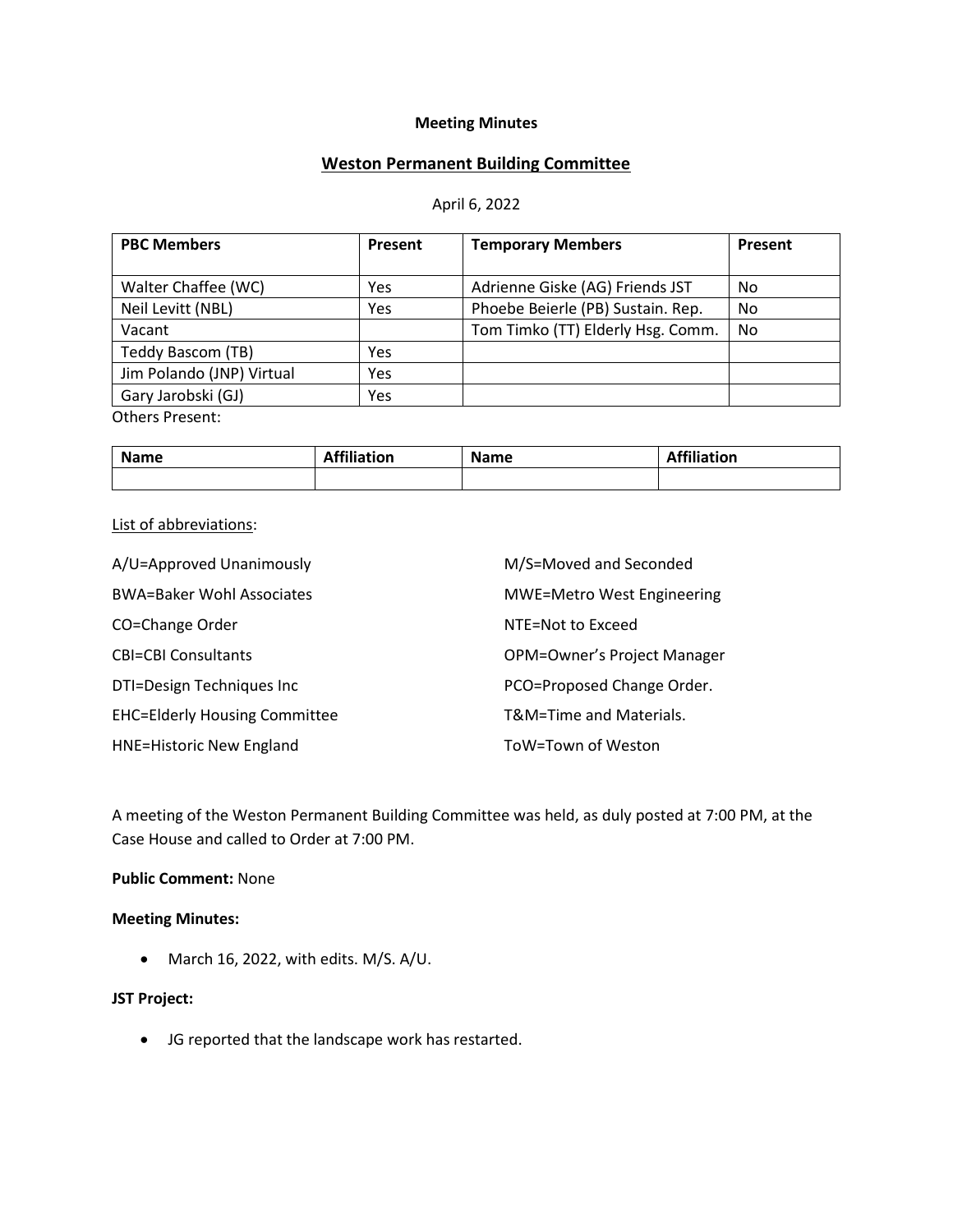- JG presented Pay Requisition # 25 in the amount of \$519,885.72 and noted that is has been vetted and recommended for approval. This requisition releases some retainage based on the monetized punch list and retains \$258,183.83 as a balance due. M/S. A/U.
- GJ presented PCCO #19 in the amount of \$81,461.55 and recommended approval. M/S. A/U.
- GJ presented CBI proposal for additional services #17P276-C in the amount of \$64,000.00 for OPM and Clerk services during the project's time extension. M/S. A/U.
- GJ presented CBI proposal for additional services #17P276-D in the amount of \$10,500.00 for Contract Settlement services and the extended project closeout phase. M/S. A/U

## **Memorial Pool Renovation Project:**

- GJ distributed a memo from BH+A along with an updated design schedule. The schedule indicates Construction Document completion on July  $13<sup>th</sup>$ . The schedule has very little detail and PBC members voiced concern about its accuracy and inclusion of all necessary tasks. GJ to follow-up with BH+A.
- The memo stated that BH+A plans to meet with the Town Planner and the Conservation staff towards the end of April.

## **Fire Department Needs Study:**

- Reviewed the revised RFP and noted preferences and edits, M/S. A/U.
- GJ to incorporate changes and facilitate the issuance with the purchasing department.
- JNP to be the PBC liaison for the project.

## **Middle School RTU-3:**

- Enterprise Mechanical was the low bidder with a bid of \$419,230.00. Snowden came in at \$452,000.00 and Ambient came in a \$446,200.00.
- Based on past experience with Enterprise Mechanical and pending adequate funding is in place, GJ to proceed with awarding contract to Enterprise Mechanical.

# **High School F Wing Roof Replacement**:

- GJ reported that the project bids were received today, and the project was initially budgeted for \$850,000.
	- $\circ$  Young Development was low bidder at \$1,194,400 and Alternate #1 was included for \$0.00.
	- o Greenwood Industries was at \$1,572,000 and Alternate #1 was included for \$0.00.
	- $\circ$  Gibson Roofing was at \$1,609,000.00 and Alternate #1 was included for \$0.00.
	- $\circ$  Stanley Roof was at \$1,699,000.00 and Alternate #1 was included for -\$55,000.00.
- GJ reported that P3 will be contacting MSBA and work with GJ to develop a funding method to cover the additional cost so the project can proceed.
- GJ presented an invoice from P3 (OPM) in the amount of \$5,672.50 for services through the bidding phase and recommended approval. M/S. A/U.